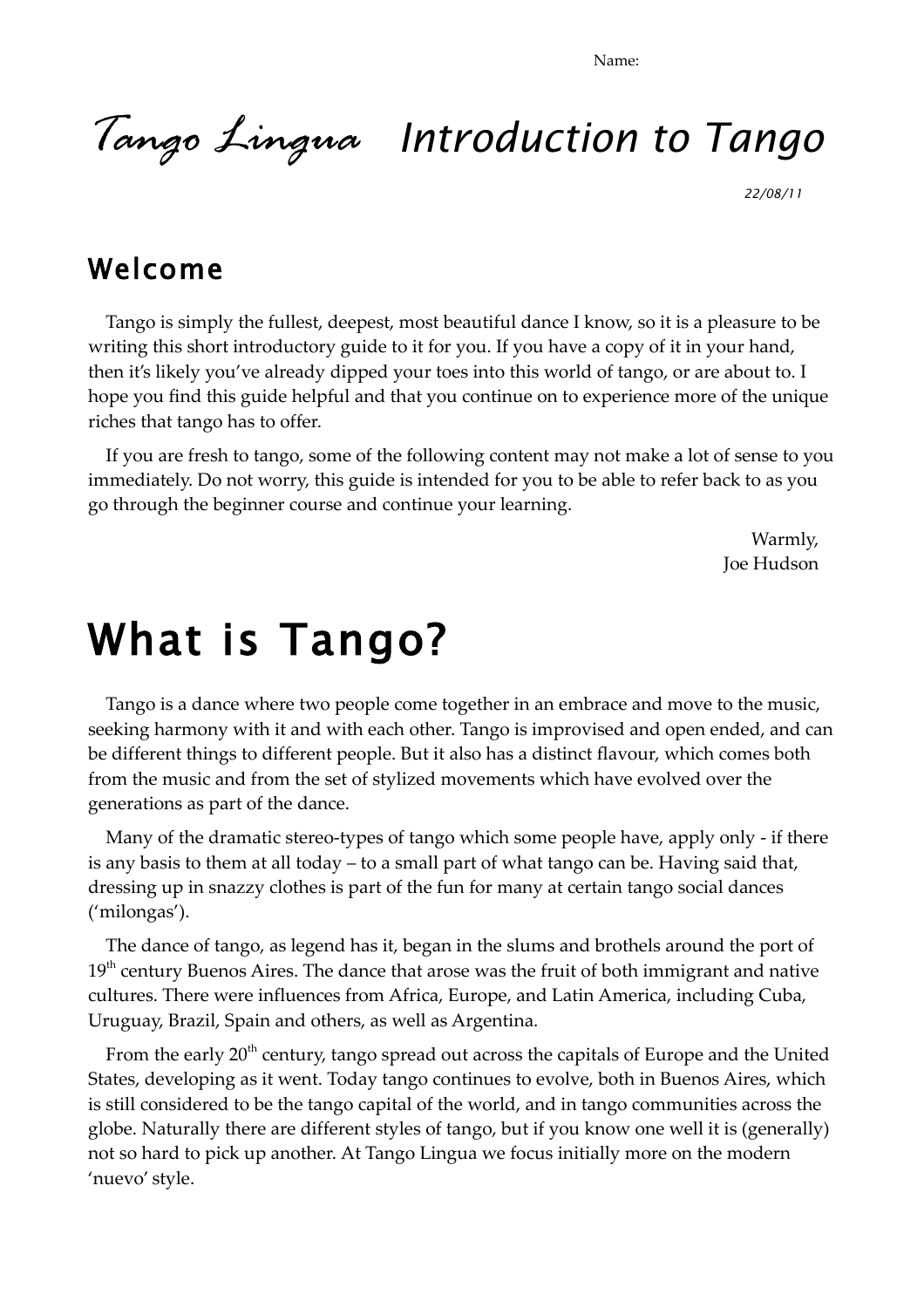Tango is a deep yet hugely accessible dance. Deep, because it is about closely and sensitively connecting with another person through movement. Consequently there is so much of human experience and emotion that can be shared and expressed through this dance, and there is always more to learn. Accessible for the same reason; that quality of connection is something that we all seek in our lives, and so tango has something to offer anyone who is open to exploring and sharing that connectedness. The techniques you learn and the practice is there only to help you in that aim. Anyone who can walk in a straight line and is willing to listen can learn to tango.

(It's worth saying that 'deep' doesn't necessarily mean 'serious' or 'sombre'. It's a depth that's there to explore if you want. Tango can be light hearted and very playful too, and that's part of its charm.)

## *A social dance*

Tango is a social dance, where couples move around the dance floor in anti-clockwise circles, following a 'line of dance', with the idea of allowing a flowing and unobstructed path for all dancers. A place and occasion where tango is danced is called a 'milonga'.

Generally people are often happy to dance with different partners when invited. An invitation to dance is traditionally made with eye contact and a nod of the head, or similar visual gesture of agreement.

This process is called the 'cabeceo'. The leader will then walk to the follower and the dance can begin. In many places people simply invite by asking directly, without using the cabeceo, although more experienced dancers tend to prefer the cabeceo method.

It is never obligatory to dance if you do not want to, but it is customary to dance to 3 (sometimes 4) pieces of music before parting. This is known as a 'tanda'. The interval between tandas where couples change, or decide to continue, is known as a 'cortina'.

When someone says 'thank you' it is generally taken to mean 'Thank you, I'm happy to finish our dances now.' (So if you want to carry on dancing with someone, try to think of something else to say other than 'thank you', between dances.)

## *The leader and follower*

In tango one person 'leads', while the other 'follows'. In truth, to fully experience the joys of this dance, the leader must also be a follower, and the follower a leader.

But in simple terms, the leader's role is to invite the follower to take the next step, while ensuring it is safe to do so and that the space isn't blocked by other dancers. The follower's role is to listen to the leader and answer their invitations, in a way that feels good to the follower and maintains the connection.

If the leader invites while also listening attentively to how the follower is responding then the dance will become more connected and enjoyable. Similarly if the follower responds to the leader's invitations while trying to stay present in the embrace, then the dance will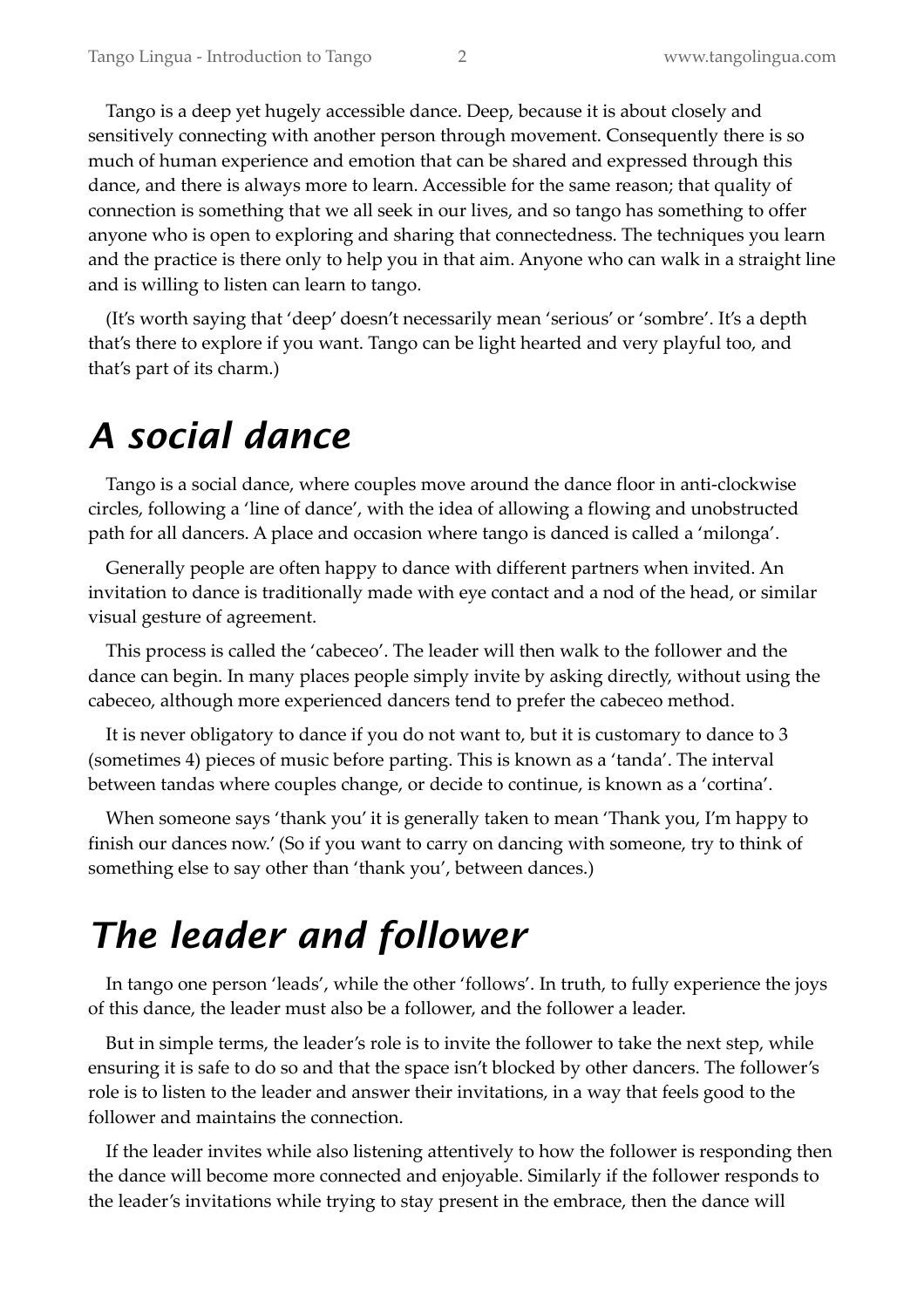become more connected. If both leader and follower do these things, then each can become more trusting and confident in their own movements and their partner's. The result is tango magic, a state where you move in improvised harmony together, guided only by touch and the music.

Some people hear the terms 'leader' and 'follower' and assume tango is about one person telling someone else what to do, or shunting them around the dance floor. This couldn't be further from the truth when it comes to the kind of tango which Tango Lingua aims to teach. The concepts of leader and follower exist within a context of respectful collaboration.

A good leader is a good listener, and never dictates a movement, only invites and awaits whatever response is given. A good follower is not silent, but gives their own creative input to the dance (where they wish to) and gives a confident presence in the embrace - while trying to move in harmony with and sensitivity to their partner. In this kind of tango, a dance is a two way conversation between leader and follower.

Notice above the leader is not referred to as male, or the follower as female. Both roles can be enjoyed by either gender. While traditionally men lead and women follow (in tango at least), and the majority seem to prefer it that way, it is not uncommon to see women dancing with women or men with men. When learning, it can be very helpful to practice some of the opposite role to the one you're focusing on. Doing this will help you develop your tango connection and sensitivity skills.

# Some basic principles

Tango can be seen as being made up of three pieces, that when learnt and brought together truly bring the dance to life: The embrace. Movement. The music. Here is an outline of those pieces with some guidance on how to develop them in your own dance.

## *1. The embrace*

Tango is danced by two people in contact. This contact is referred to as the embrace. It is through this embrace that you are able to move in harmony with someone, purely by touch. The magical sense of connection in tango comes from a certain quality in the embrace.

Tango can be danced in a range of open and close embraces, according to preference and the music. The embrace can also be changed in the course of a dance.

Imagine you are hugging someone who you feel trust in and warmth for. Imagine the quality of contact that your bodies share in this natural gesture. There is a certain 'presence' and sense of connectedness that comes from your bodies pressing together. If you were merely standing together and patting each other on the back, without that positive, fully engaging contact, it would feel like a much lesser, more distant kind of hug in comparison. It is by giving this positive contact that you make it clear that you *want* to connect with someone, and it is by receiving it that you can be clear that someone wants to connect with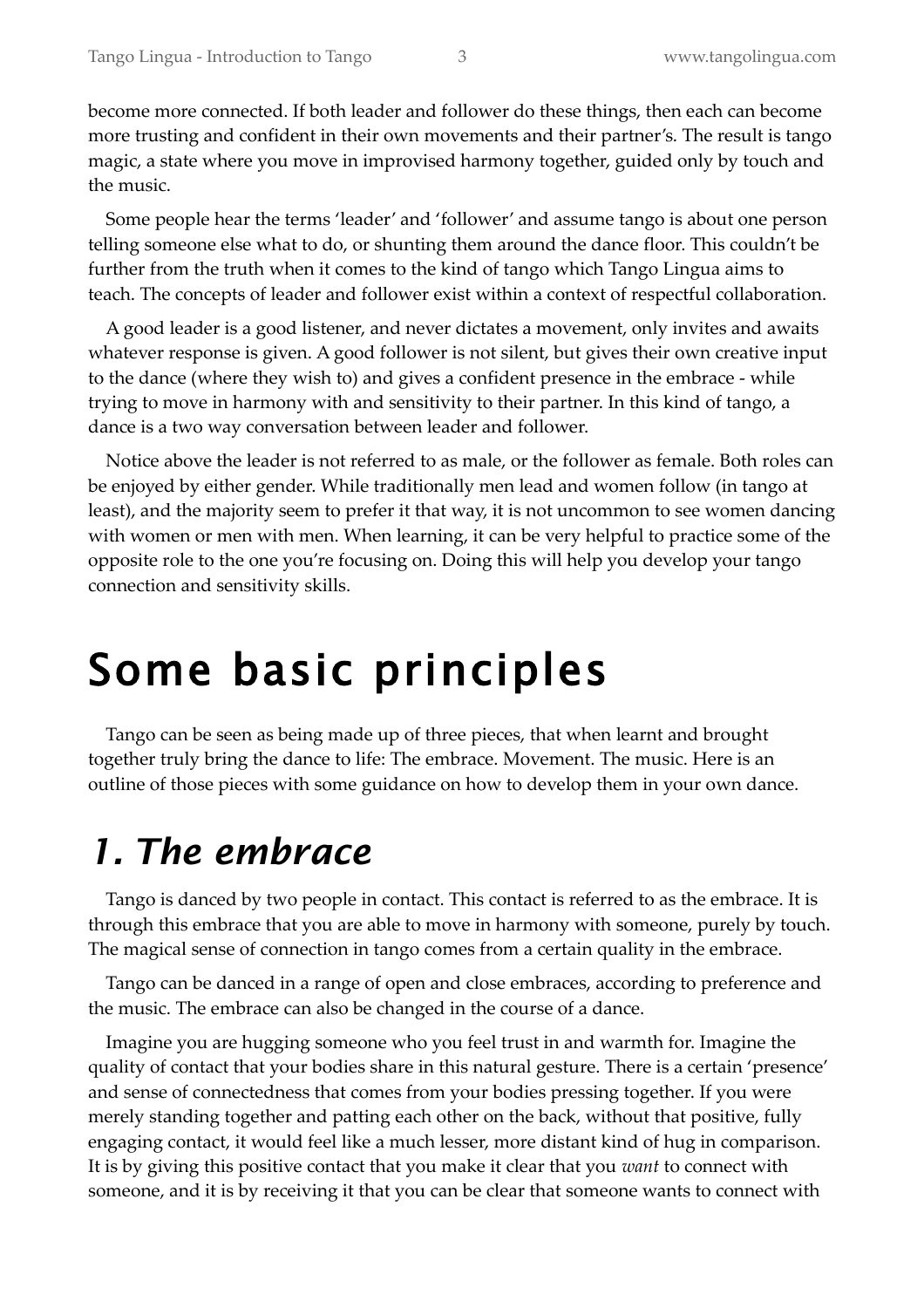you.

Going from the hug described above, with a few adjustments to hand position, what you have is a close embrace which you can dance tango with. It is this *quality* of contact which allows two people to communicate clearly with each other in a physical and musical way. This means you can open out the embrace, so that your chests are no longer in direct contact, and still keep that quality of firm, positive presence that says 'I want to connect with you'.

The embrace should be comfortable at all times and (with certain clear exceptions) your posture should be well balanced and upright, while keeping your neck, shoulders and breathing relaxed.

Take your time entering the embrace. Once the embrace is made and before you begin to step into the dance there is generally a movement known as the 'balanceo'. This is where, with feet together, the leader changes their weight between standing legs a number of times, and the follower followers that movement. This allows the leader and follower to 'tune in' to each other. The balanceo is part of the beginning of a dance.

## *2. Movement*

There would not be much of a dance without movement. In tango generally steps are made on the beats of the music, or with the melody. The music is a guide for both leader and follower.

In tango, a step is not just a step. It is a consequence of a couple moving *together*. By focusing on the togetherness of the movement, there arises infinite possibilities for playful improvisation. What this means is that a step could begin, and then stop half way, change direction or change speed. The step is only a consequence of leader and follower staying connected. Tango is an improvised dance.

Just as a step is not 'just a step', the same idea applies to crosses, ochos, giros, barridas, sacadas, ganchos, volcadas, colgadas, boleos, enrosques, piernazos, soltadas, enganches and just about all of the tango vocabulary. The movement, within the system of tango, is a consequence of following the underlying principles of connection (with some room for creative interpretation of course).

There are a few habits of mind and body that will help you stay connected with your partner, all of which are covered in detail in Tango Lingua classes. Here are some of them in summary:

### Stillness

The idea is that maintaining an inner calm, avoiding rushing, or thinking you have to catch up, it is easier to stay connected. A key way of finding this 'stillness' is to focus your attention only on the physical connection of the embrace and the music, while looking after your posture and balance, so that your body can enjoy a *sense* of stillness – even in movement – along with your mind.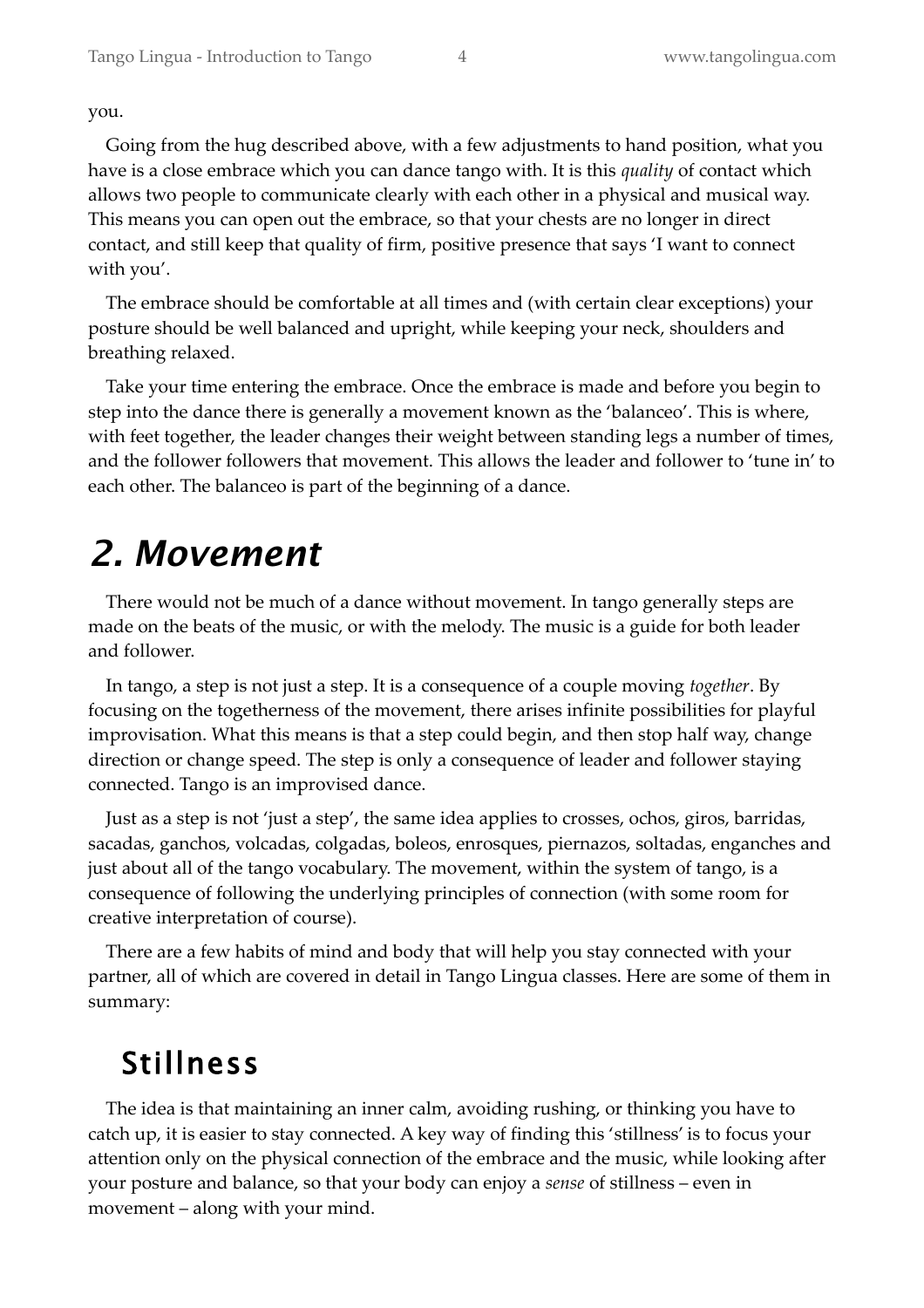As a leader, remember no matter how fast or large a step you lead, always leave time to listen to how that lead is being followed, before moving through the step yourself. Never force your follower to move.

As a follower, remember whenever a lead is not clear is it invariably better to remain still until it becomes clear, rather than try to guess. If the lead is clearly felt, but the movement is unfamiliar, allow yourself, with good balance and posture, to move according to how your body is invited, trusting it will be safe and being open to new possibilities.

As a leader and follower, remember if you lose the music or the sense of connection, take a moment to be still, make any adjustments to your embrace, breath and smile. It will then be easier to lead and follow the next step with confidence and find the connection again.

Try to avoid the distraction of apologizing for 'mistakes' - which generally only emphasize a loss of connection and stillness, and instead just try to listen more.

One result of developing this quality of stillness and inner calm is that movements become more efficient and smoother.

#### Balance and form

If your own balance and posture are stable and strong then you are better able to move in harmony with your partner and the music, and to give the positive presence in the embrace that allows the connection to be maintained. Aiming for that inner sense of stillness will help you find your balance, but there is no substitute for training and practice.

An alarming number of people today spend most of their waking hours sat in a chair. This is not a natural state; we are built to move. The result is that our natural physical balance and posture deteriorate. However, regular tango technique practice will fix that right up! During the warm-ups and also in the lessons you will do a serious of repetitive movements. Practising those regularly and attentively, between classes, will help.

Here are some useful concepts and practices relating to form, posture and balance in tango movement. Reading through them it might appear complex if you're a beginner. However, the point of them all is purely to help your movements become *simpler*, more efficient, better feeling and connected. With practice they will become second nature. There are always exceptions in tango, but these are good general rules:

- **The floating head***.* Standing still, position your neck to that you head is perfectly balanced over your shoulders. You should be able to feel a sense of lightness and relaxation in your neck muscles. This is the 'floating head'. How keeping that sensation, position your shoulders and chest so that it is perfectly balanced over your hips, with a straight back. Your shoulders should be down and relaxed, but not slumped. Now try to keep that balanced upright posture while walking and dancing.
- **Align your core**. Your 'core' refers to the postural muscles around your trunk. When these muscles are engaged, you are stabilised and it becomes easier to balance. Think about drawing in your lower abdominals and muscles around your waist and hips to do this. Aim to only allow *rotational movements* of your core, around the axis of your spine, rather than bending from side to side, or back and forth. Having this core stability also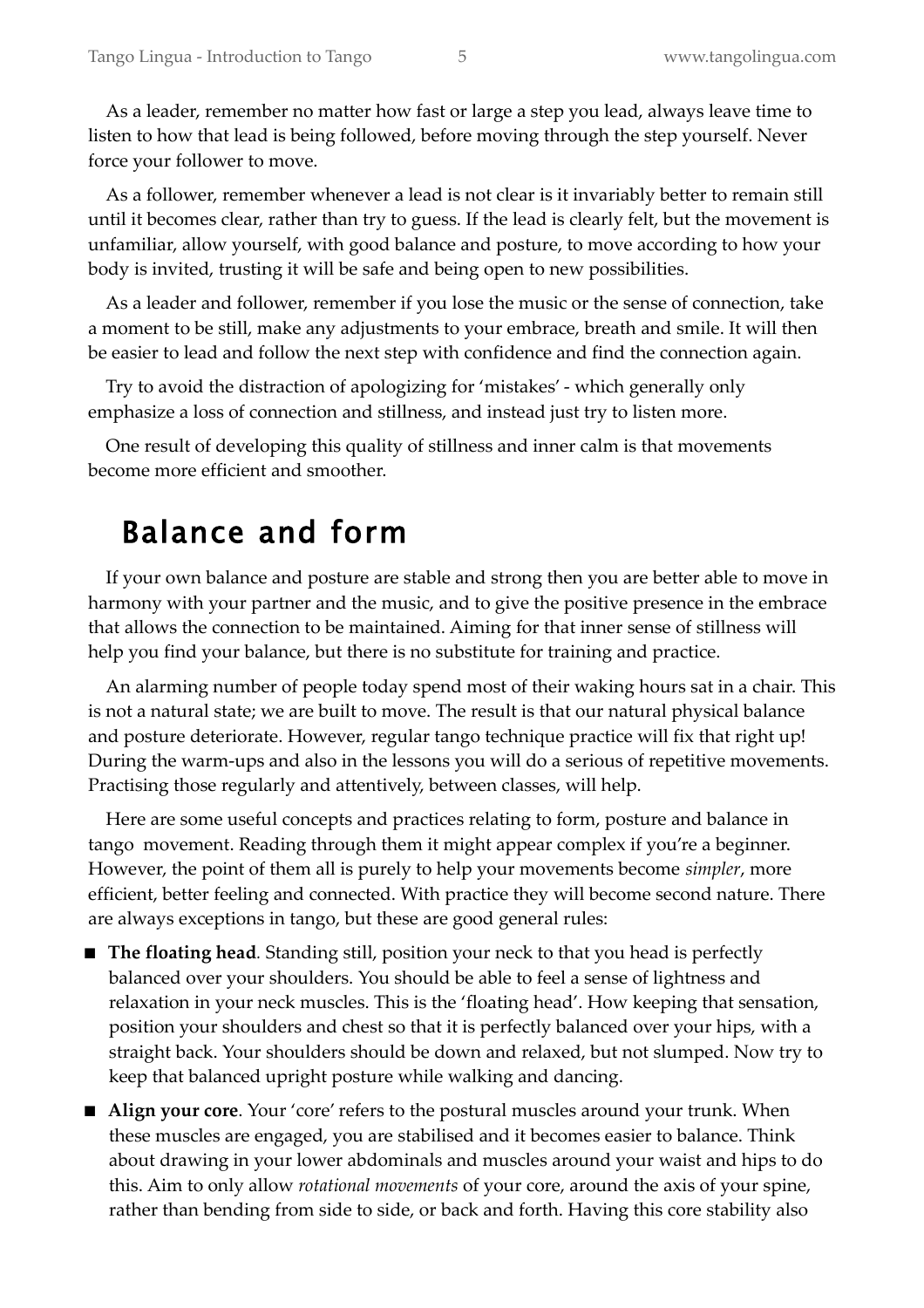makes it much easer to keep the sense of connection in the embrace.

 **Walk in a straight line**. Since tango is danced socially with couples moving anticlockwise in lines around the dance floor, it's useful to be able to walk in a straight line – in terms of where you place your feet. However it's also useful to be able to walk in a straight line in terms of your head staying level. By minimizing 'bobbing' as you walk, the movement will become smoother and more controlled. It's natural to have some vertical movement while walking, but aim to keep it small.

Facing a mirror, extend one leg forward, keeping the weight on the back leg and with front leg straight and the foot touching the floor. Your back leg will be slightly bent and your back straight and upright. Now, slowly, begin to transfer your weight onto the front leg. As you do that begin to bend your front leg so that you head stays perfectly at the same level in the mirror. Complete the step and repeat with a back step. Extend a leg backwards, perfectly straight and then begin transferring weight as above, bending the leg as you do to keep your head at the same level in the mirror.

When walking in tango aim to first straighten your legs before bending them as your transfer weight onto them between each step. This gives an elegant appearance and allows greater range and creative possibilities.

- **Brushing knees**. When walking, generally aim to brushing your knees together, or very close, between each step. The reason for doing this is that it helps you to walk in a straight line, aids stability and looks elegant. It is also one of the consistent elements of tango movement which facilitates improvisation.
- **Chest is free, hips in line with knee**. In tango there is something called 'disassociation' (nothing to do with psychoanalysis). This means your upper body turns in a spiral fashion, not as a rigid block. When you turn, your waist and chest will begin the movement, starting with your chest. *But your hips will stay facing in the direction that your legs are currently pointing* – until you are balanced on the ball of your foot and ready to turn. The reasons for having your chest free, and keeping your hips in line with your knees is because this is both an efficient and elegant way to turn (and lead turns). With practice this approach allows the speed and degree of turn to be precisely and effortlessly controlled.

Stand facing a wall, feet together and arms out to the side. Slowly turn from the chest and waist in one direct, while keeping your hips perfectly facing the wall, not moving an inch. Do both sides several times, until you feel a comfortable stretch. You will feel your oblique muscles working. The spiral you're creating with your chest, waist and hips is how you should aim to turn while dancing.

**Find your axis before your hips turn**. Imagine your are making a turn where your foot will pivot on the floor. The preferred way to pivot is on the ball of your foot (not the heel where you risk hurting your knee or the heel sticking). In order to pivot on the ball of your foot in a controlled and balanced way, you must first have all your weight on the foot, *before* it pivots along with your hips.

Now to string it all together to a make a turn, first extend your leg and begin to transfer weight in order to make a step. As you do that begin turning your chest towards the side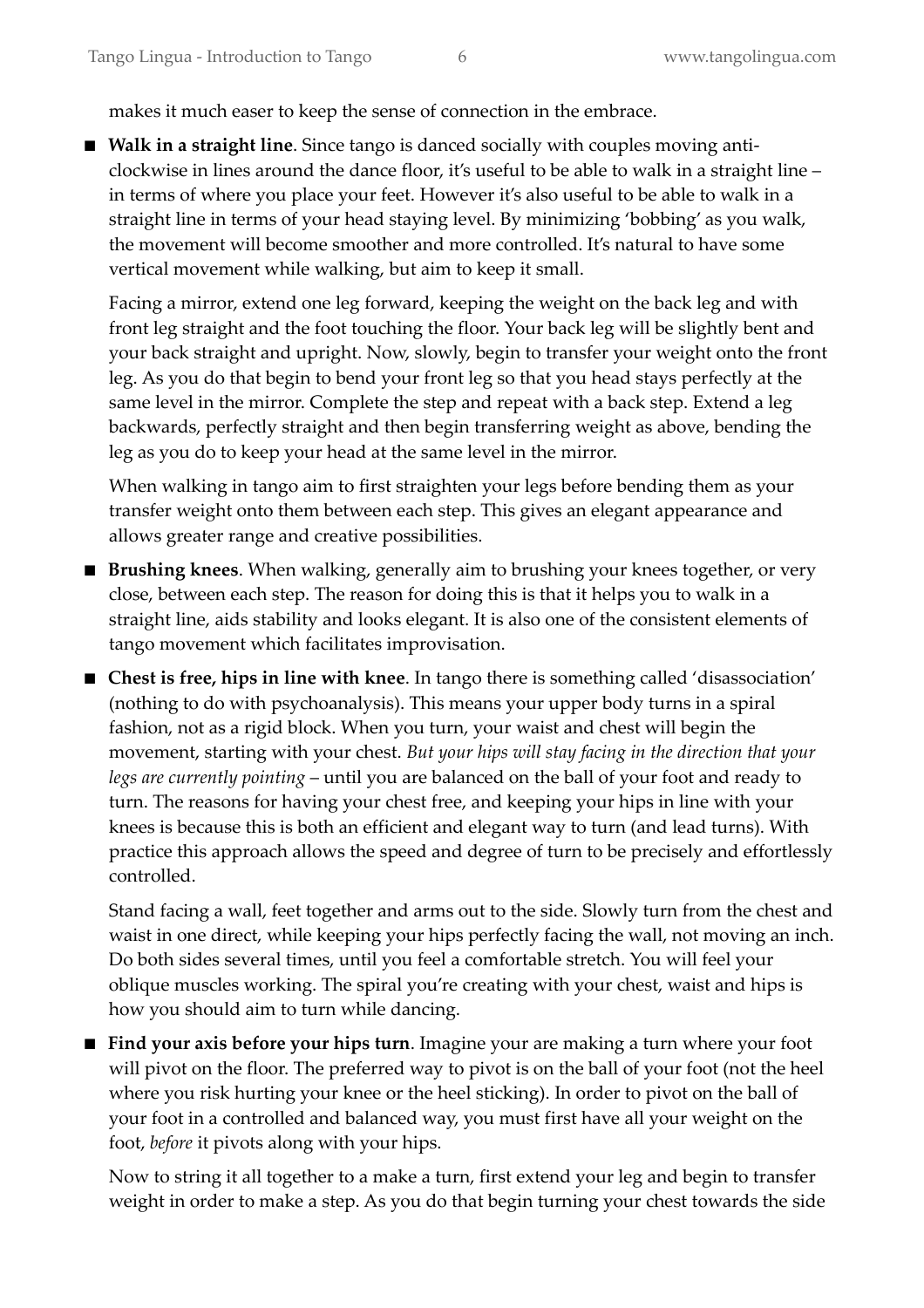of your body with the leg forward. Now when all your weight is on the ball of your front foot, simply release the back foot and allow your hips to catch up with your chest, *like a spring unwinding*. As your hips turn, be sure that your front knee stays in line with them.

■ Stepping *into* the ground. Walking is the most common and some would say the most enjoyable element of tango. This is one idea that helps balance or 'groundedness' while walking, and also presence in the embrace. Imagine that instead of stepping *on* the ground, you are stepping *into* the ground with each step, say 4 or 5 inches. With each step, press into the ground with your feet, and try to maintain the pressure through the whole step. As the front foot does this you will notice the back one does it too. Observe the difference to how firmly rooted to the ground you feel while walking and 'stepping into the ground'.

When you offer a firm presence in the embrace, allow the 'resistance' to come up from your connection with the ground, rather than from tensing your shoulders.

 **Angle your feet**. When stepping in tango, forwards or back, it helps to have an outward angle of your feet. Imagine how a tightrope walker angles their feet on the rope. Aim for approximately 30 degrees, not 90 degrees Charlie Chaplin style. The outward angle will help your stability (because you are creating a triangle with your points of contact with the floor, instead of a single foot-width line), and opens up creative possibilities.

### Presence

You are connected with someone when you feel their presence. If you do not feel their presence you cannot move in a connected way (at least in tango) together. Some dancers prefer a heavy or firmer kind of presence, others light, and all shades between. It's a personal choice, although it's easier to begin with a firmer kind of presence.

One way of understanding this concept of 'presence' is to imagine you are standing comfortably up to the shoulders in water. When you are still, how do you feel? Light with just a gentle pressure from the weight of the water. Aim to have that same quality of presence you have with the water against your skin, when standing still in the embrace.

Now, back in the water, imagine stepping forward, back or to the side, how does it feel? Suddenly you feel the weight of the water much more as you try to move through it. There is an inertia when you start to move, then a *steady resistance* as you continue, and, if you stop suddenly, also momentum as the water wants to continue moving in the direction you sent it in. All of this you feel very clearly through your body. This felt presence of the water as you move through it is a completely natural consequence of your movement. Aim to have that same quality of presence with your partner when you move with them, in response to the energy in their movement.

Notice when you are in water the stronger or faster your movements, the more strong the resistance of the water becomes. The water *yields* to your movements, but it *mirrors* the energy in them too. So when you're 'being like water' (while keeping a good posture, of course), aim for this *yielding yet mirroring* quality. Remember, if you move into water it never runs away from you, and if you draw back through it, it never runs after you. It always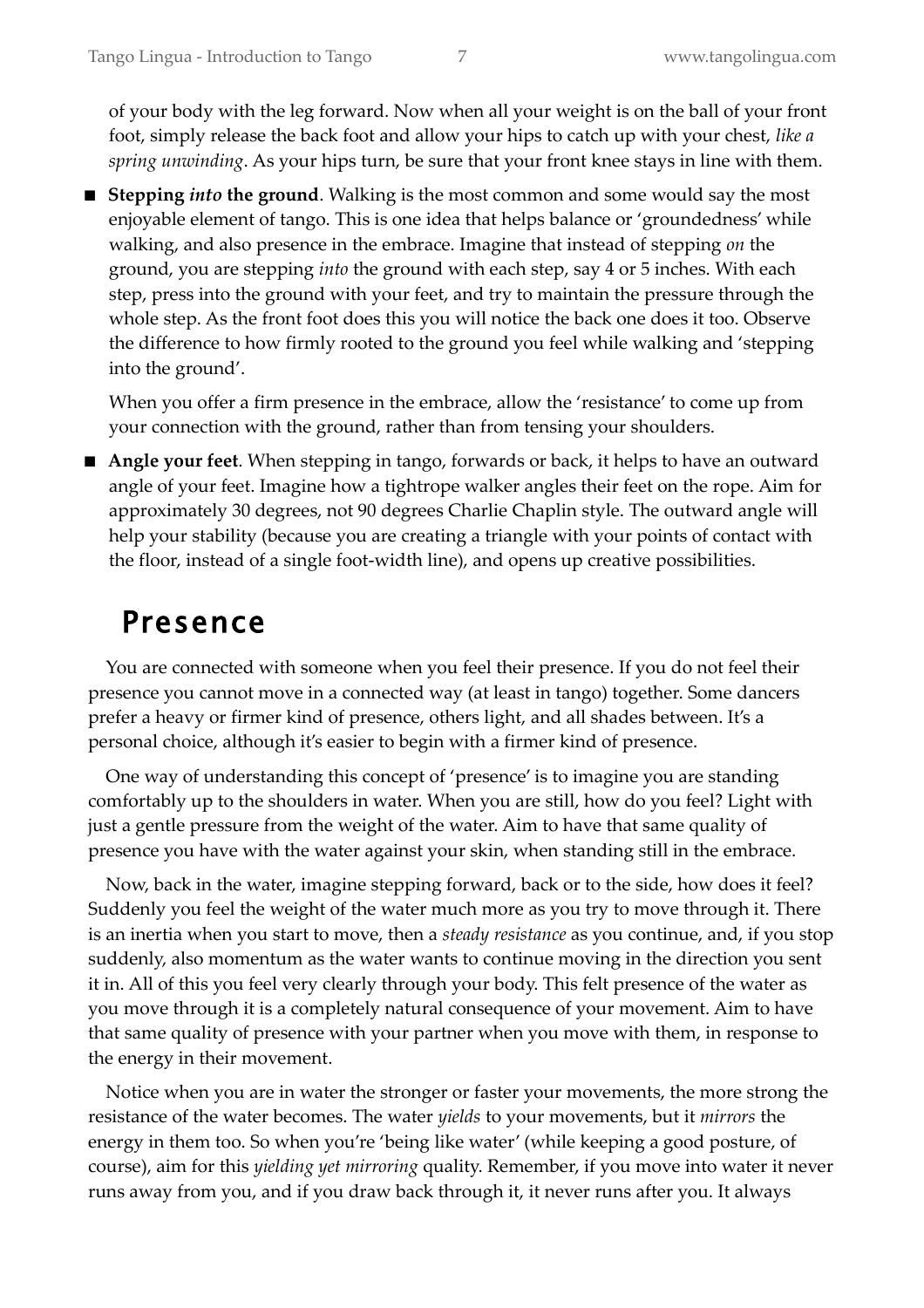*reflects back* the energy your give it.

As you continue to learn tango you will discover ways of changing the figurative 'water' you are moving through into 'clay', which allows more slow and controlled movements to be lead and followed at certain times. This will be covered in later courses, once you're comfortable with the basics.

Naturally the qualities of stillness and balance help you to provide this quality of presence in the embrace.

## *3. The music*

Music is a source of inspiration, a provider of rhythm and a bridge on which you meet with your partner to dance tango. The traditional music of tango evolved along with the dance, in Buenos Aires, arising (like the dance) from a mix of musical styles. Today, tango being a global phenomenon, people dance it to all kinds of music, from scratchy old recordings of classics, to contemporary artists, and even mainstream pop. (Although many still hold the classic music from the 'golden era' of the 1930's – 1950's dearest to their hearts, for its unique rhythmic and melodic richness, and its cultural connection with the dance.)

It is not necessary to know the music you're dancing to well, to dance well, but it can certainly help, especially with the more traditional music. Of course, knowing the music well is one of the joys of the dance, where certain pieces or artists become like friends you've created many happy memories with. The more you practice the more familiar you'll find the music becomes, and the easier you'll pick up new songs to dance to. Just listening to the music regularly can help too.

After you've been dancing tango for a while, you'll find that whenever you hear something you could imagine tangoing to, your mind will often do exactly that, if not your feet too. True tango addicts can be spotted while doing their shopping, stepping in time and 'decorating' to the musak – but those are the 'serious cases'. It does go to show though that tango becomes something within you, and that if you can walk to a piece of music then you can also tango to it.

There are broadly three types of music to tango to: 'tango', 'milonga' and 'vals'. Milonga is the quickest and oldest in the world of tango, and tends to be danced with the most regular step in 2/4 time. Tango has more variation in rhythm and tempo around a 2/4 or 4/4 time. It also varies more in emotional character, despite the predominantly down-beat lyrics of much of the traditional tangos, which reflected the mood and struggles of the times. Vals is the tango equivalent of waltz music, and has 3/4 time. All three categories can be traditional or contemporary in style.

Dancing tango to live music is highly recommended and quite a distinct experience from dancing to recorded music. With live music there is not only a connection between dance partners, but also between the dancers and the musicians, which can greatly enhance the experience for everyone.